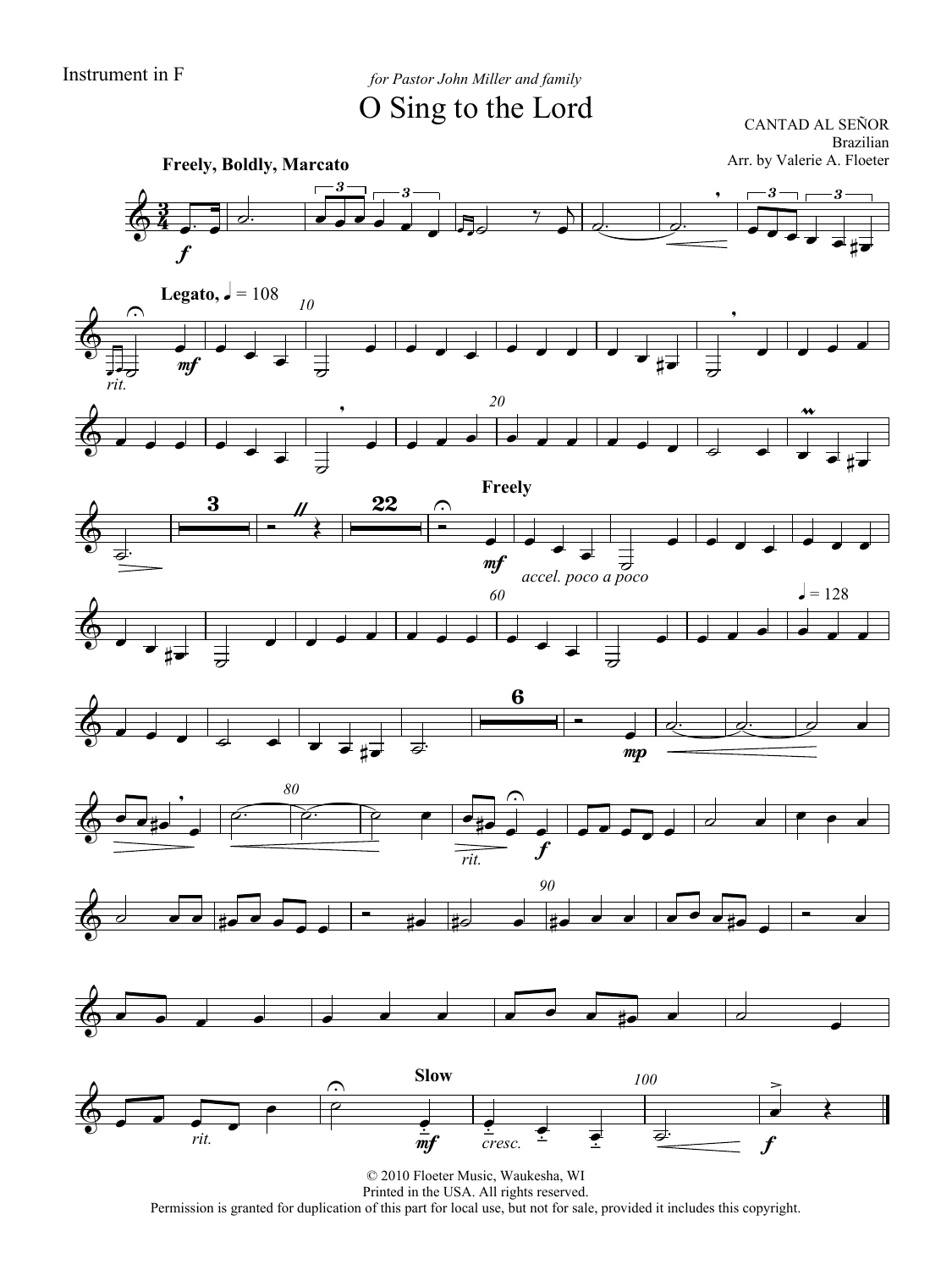Instrument in F From Depths of Woe I Cry to You

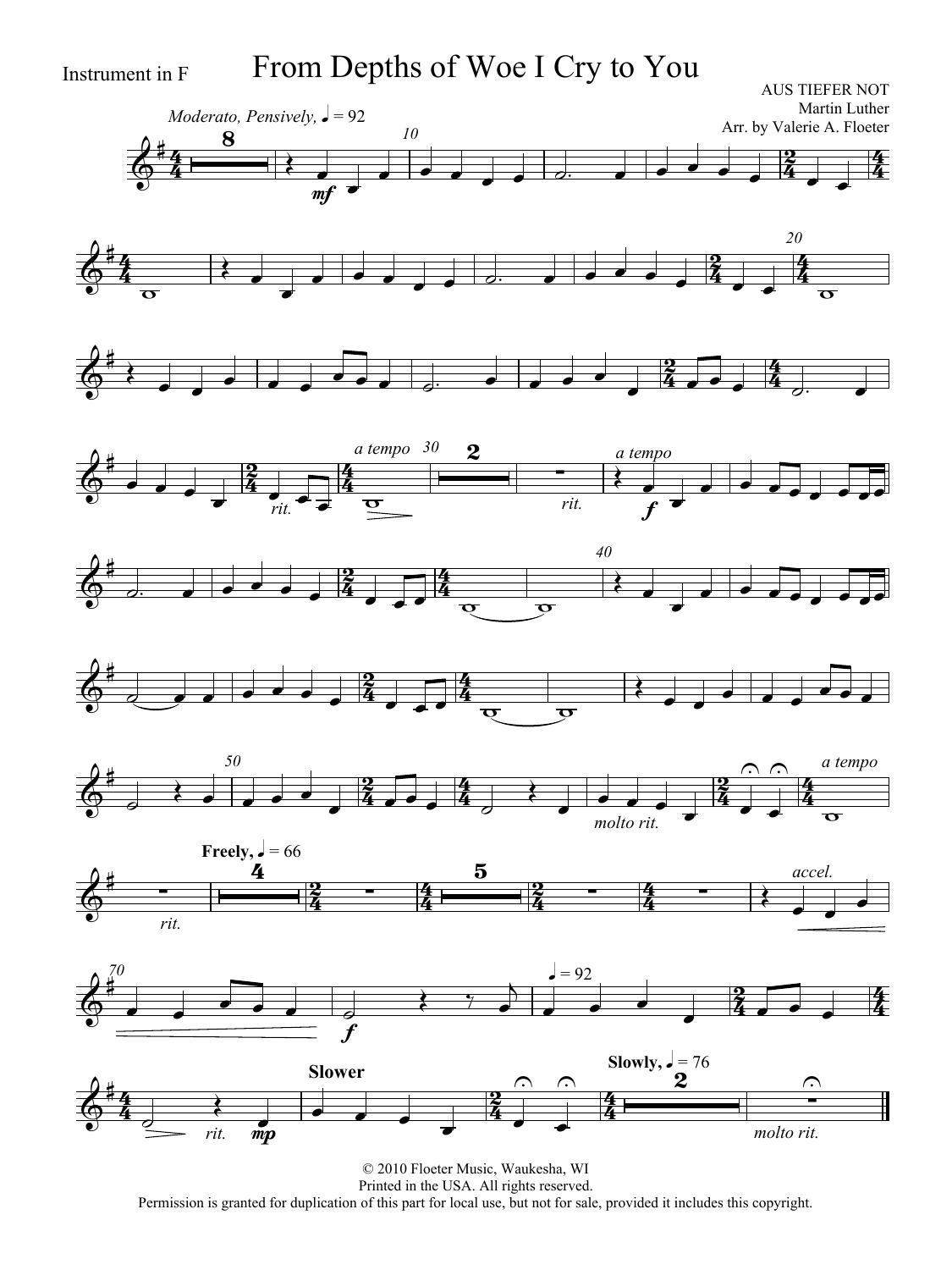Instrument in F God's Own Child, I Gladly Say It BACHOFEN

Johann Caspar Bachofen Arr. by Valerie A. Floeter

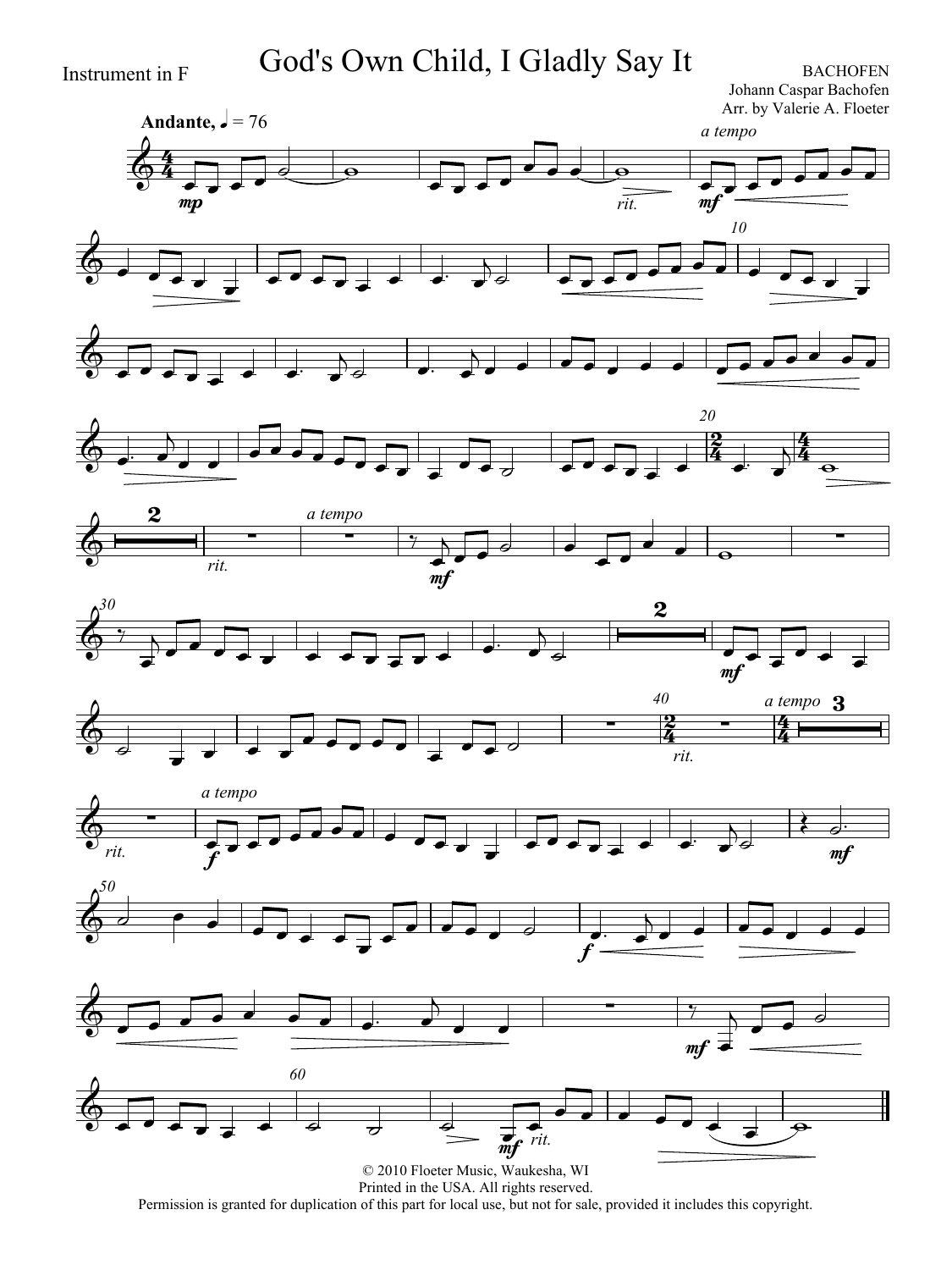### I Love to Tell the Story

Instrument in F

**HANKEY** William G. Fischer Arr. by Valerie A. Floeter



Permission is granted for duplication of this part for local use, but not for sale, provided it includes this copyright.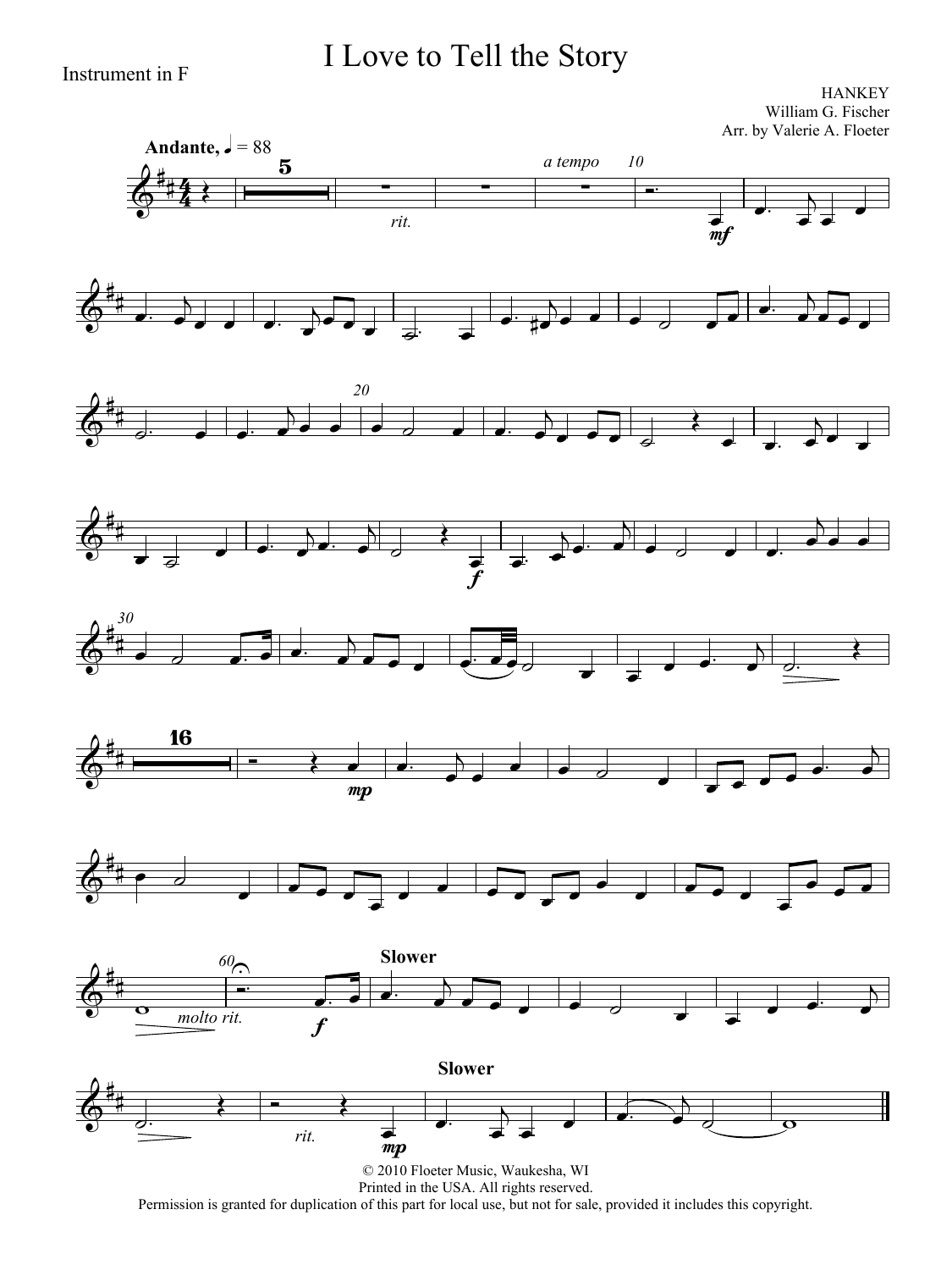### Lord Jesus Christ, You Have Prepared

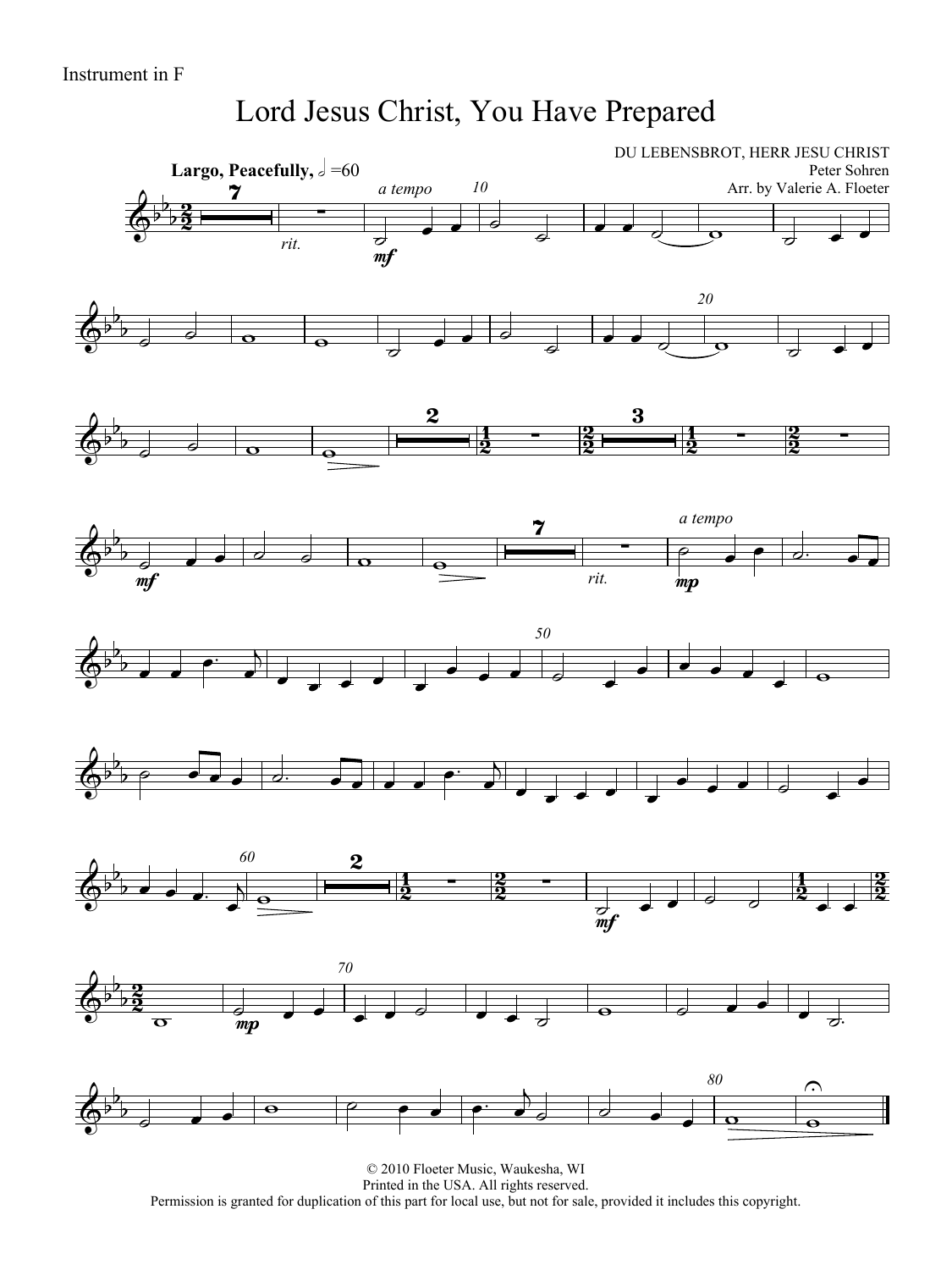# Instrument in F<br>
Once in Royal David's City

IRBY Henry J. Gauntlett Arr. by Valerie A. Floeter



© 2010 Floeter Music, Waukesha, WI Printed in the USA. All rights reserved. Permission is granted for duplication of this part for local use, but not for sale, provided it includes this copyright.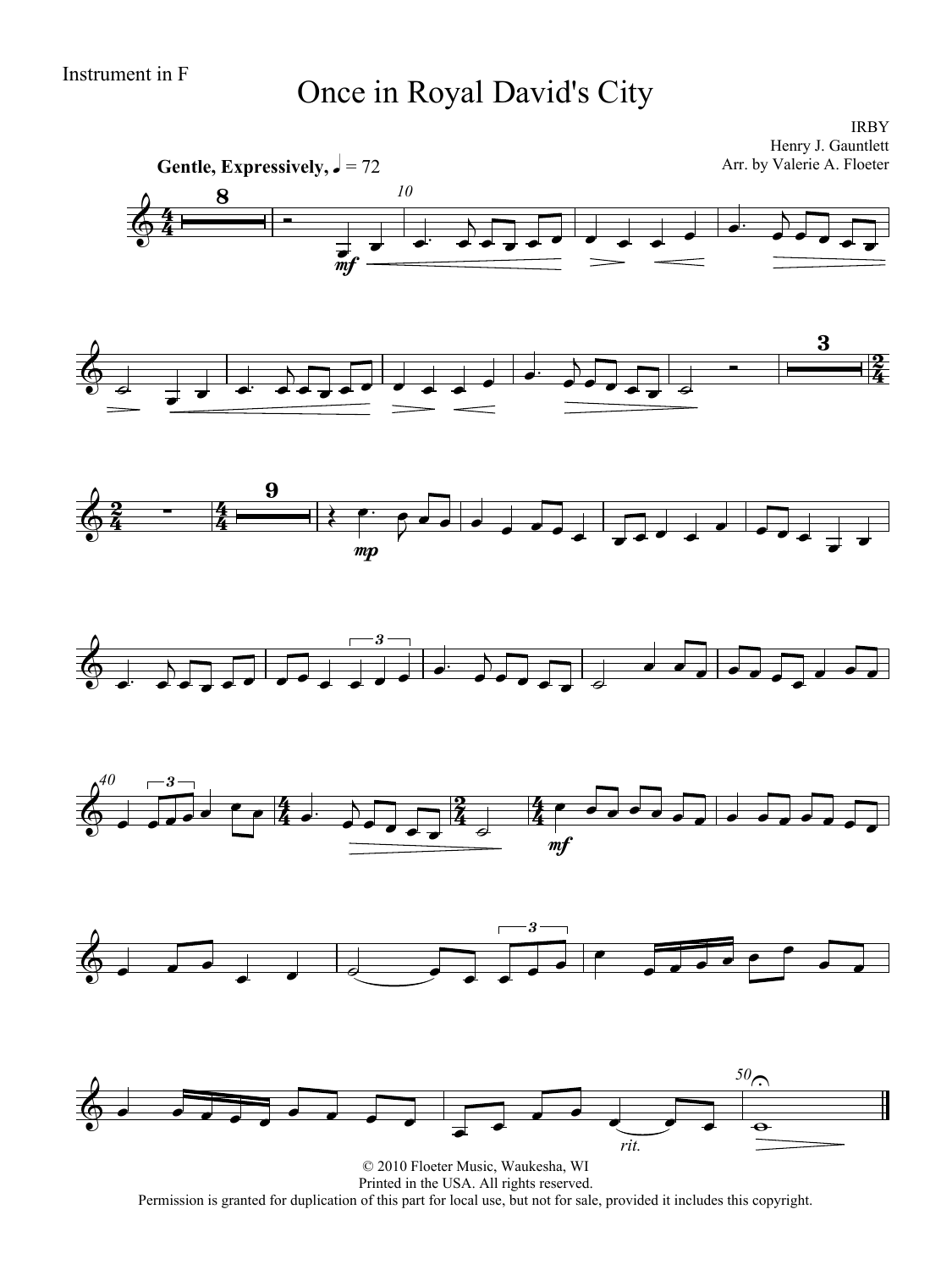### Savior of the Nations, Come



© 2010 Floeter Music, Waukesha, WI Printed in the USA. All rights reserved. Permission is granted for duplication of this part for local use, but not for sale, provided it includes this copyright.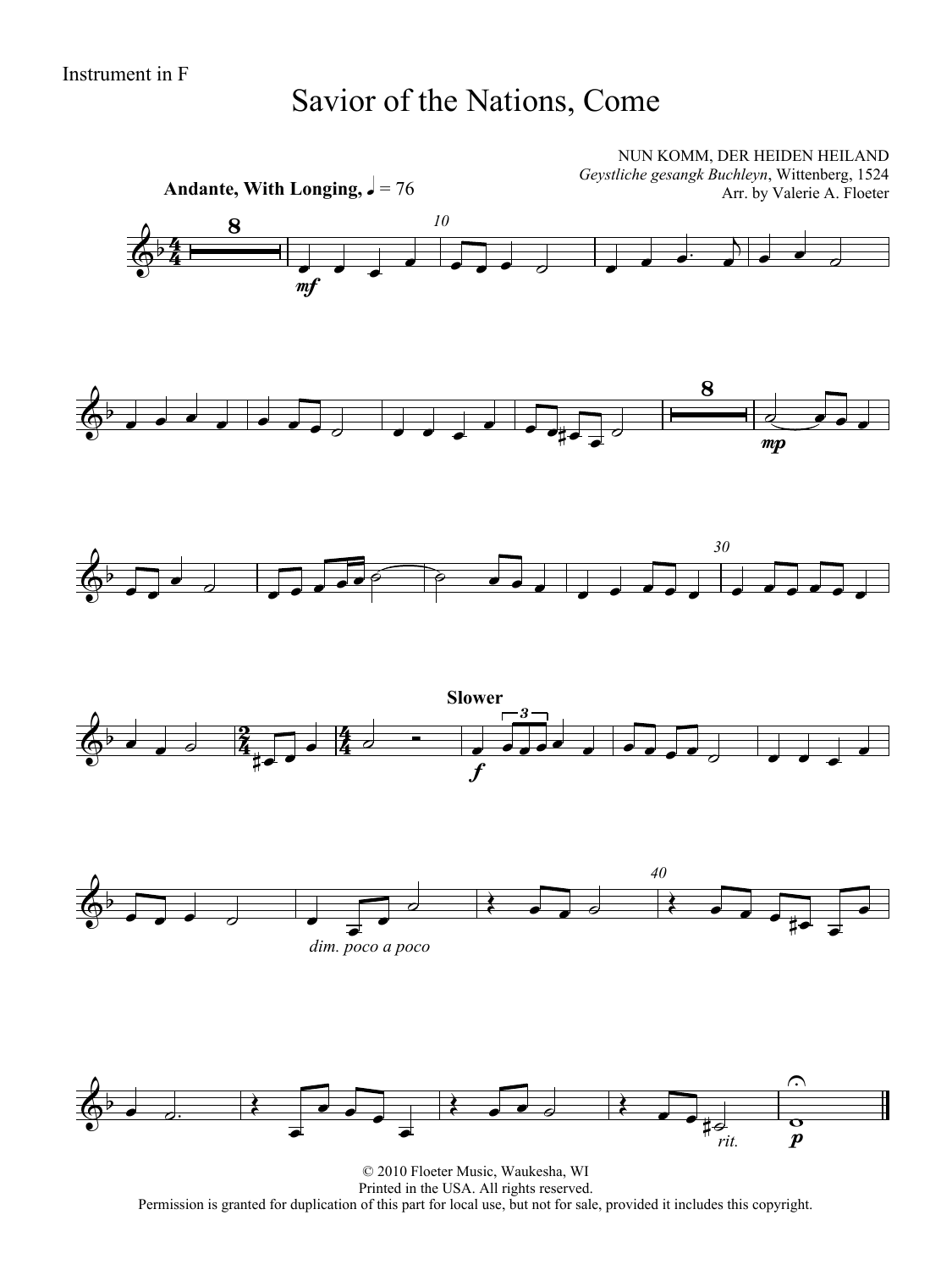## Instrument in F<br>Stricken, Smitten, and Afflicted

O MEIN JESU, ICH MUSS STERBEN *Geistliche Volkslieder*, Paderborn, 1850 Arr. by Valerie A. Floeter

















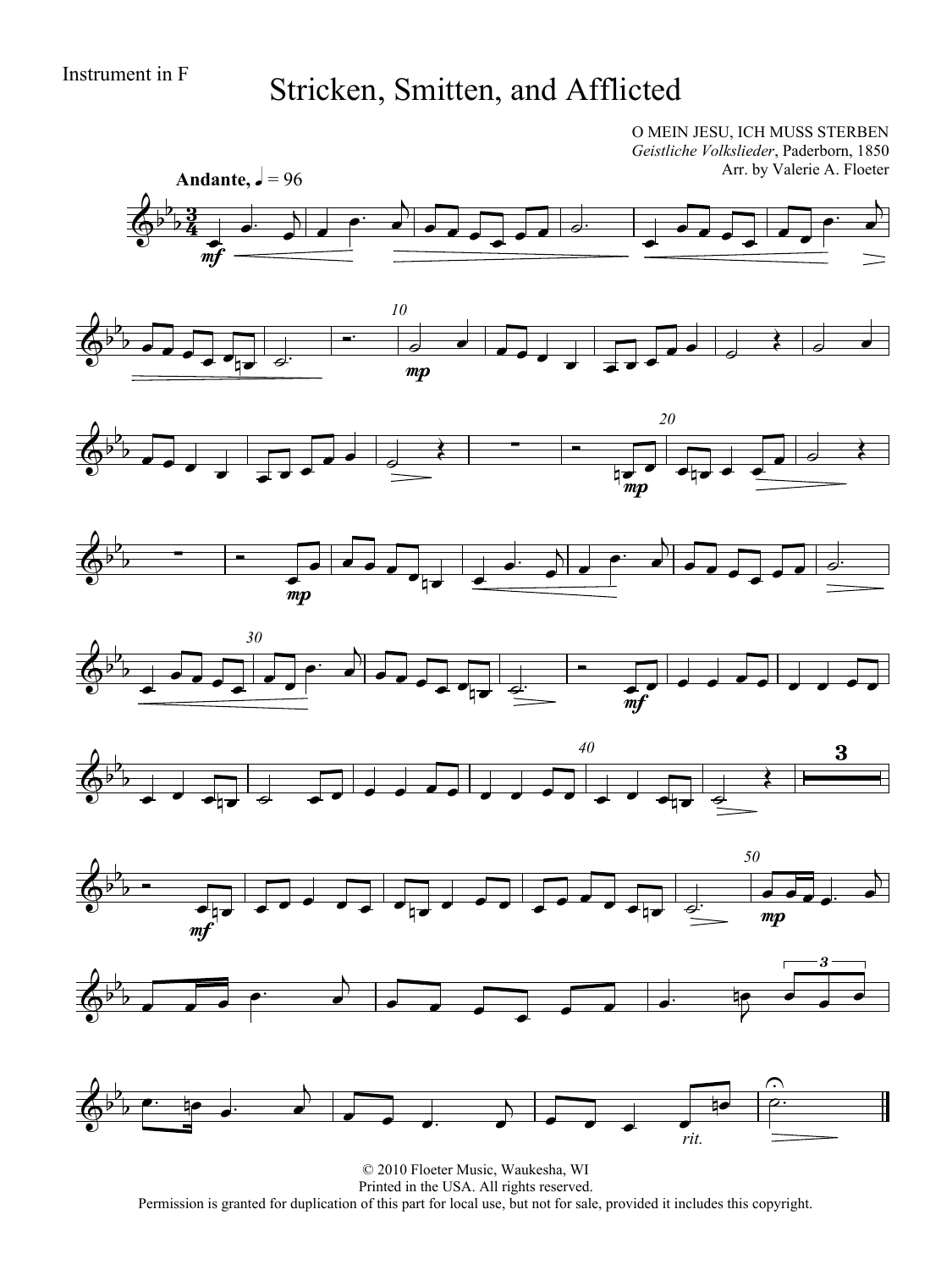### May God the Father of Our Lord

TALLIS' CANON Thomas Tallis Arr. by Valerie A. Floeter



Printed in the USA. All rights reserved.

Permission is granted for duplication of this part for local use, but not for sale, provided it includes this copyright.